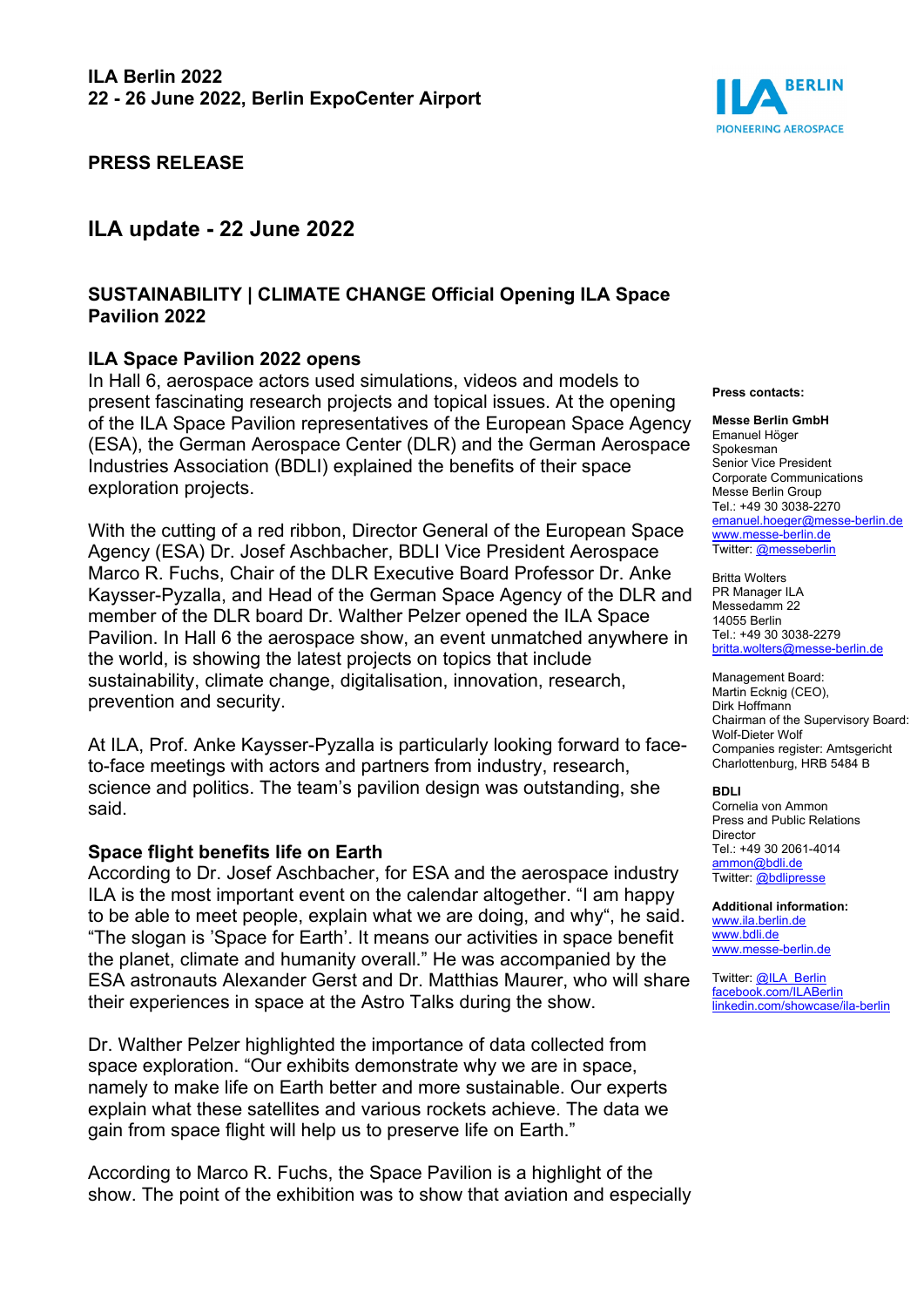space flight was booming and that investing, particularly in ESA was worthwhile, he said.

# **Driving clean aviation**

On 22 June at the Aviation Future Lab of ILA Berlin, seven technology heads from the European aviation industry gathered to discuss clean aviation of the future. The EU's Clean Aviation Initiative is a leading pioneer of sustainable aviation research and innovation in Europe and is committed to meeting the aviation needs of an increasingly mobile and expanding population in the future.

Taking part in the panel discussion were **Airbus Germany**, represented by Vice President Research & Technology Nicole Dreyer-Langlet; **Liebherr Aerospace Toulouse**, represented by Managing Director Nathalie Duquesne; **Rolls Royce**, represented by Director Aerospace R&T Alan Newby; **MTU Aero Engines**, represented by COO Lars Wagner; **Safran**, represented by Senior Executive and Vice President Eric Dalbiès; the startup **ZeroAvia**, represented by Vice President Strategy James McMicking; and the aerospace research organisation of the Netherlands **NLR**, represented by Director General Michel Peters. After a brief introduction including a look at the individual sustainable aviation development portfolios, the panel members outlined their respective contributions to the European Clean Aviation programme on the way to achieving climate-neutral aviation by 2050. Among the measures were increasing efficiency in general, which has always been a routine part of international aviation for competitive reasons, hybridelectric propulsion, sustainable aviation fuels, as well as hydrogen and fuel cell technology

# **Things can move forward quickly if we all pull together**

The panel members were unanimous that the main challenge was the speed necessary in order to achieve the climate goals demanded by policymakers on time. In the face of such big challenges, step-by-step evolutionary progress would no longer suffice and revolutionary developments and disruptive ideas were needed. Attention had to shift from looking at individual sub-systems to recognising an aircraft as an overall system into which technically advanced and efficient components had to be integrated. In that respect, propulsion systems were a decisive factor but only a part of the whole. Incorporating new materials and aerodynamic findings into the aircraft also played an important role. Nor could one ignore fuel supply logistics and scaling the production of sustainable aviation fuels as an interim technology.

# **Collaborating while competing**

The panel members saw the balancing act of having to collaborate while at the same time compete with one another as being a challenge. This was what the European Clean Aviation Initiative represented. Initial results were already to be expected in 2030, by which date the schedule demanded a 30 per cent increase in fuel efficiency on short and medium haul flights. The seven experts at ILA Berlin were unanimous: "We can do it."

# **Joint start to achieving climate-neutral aviation at ILA Berlin**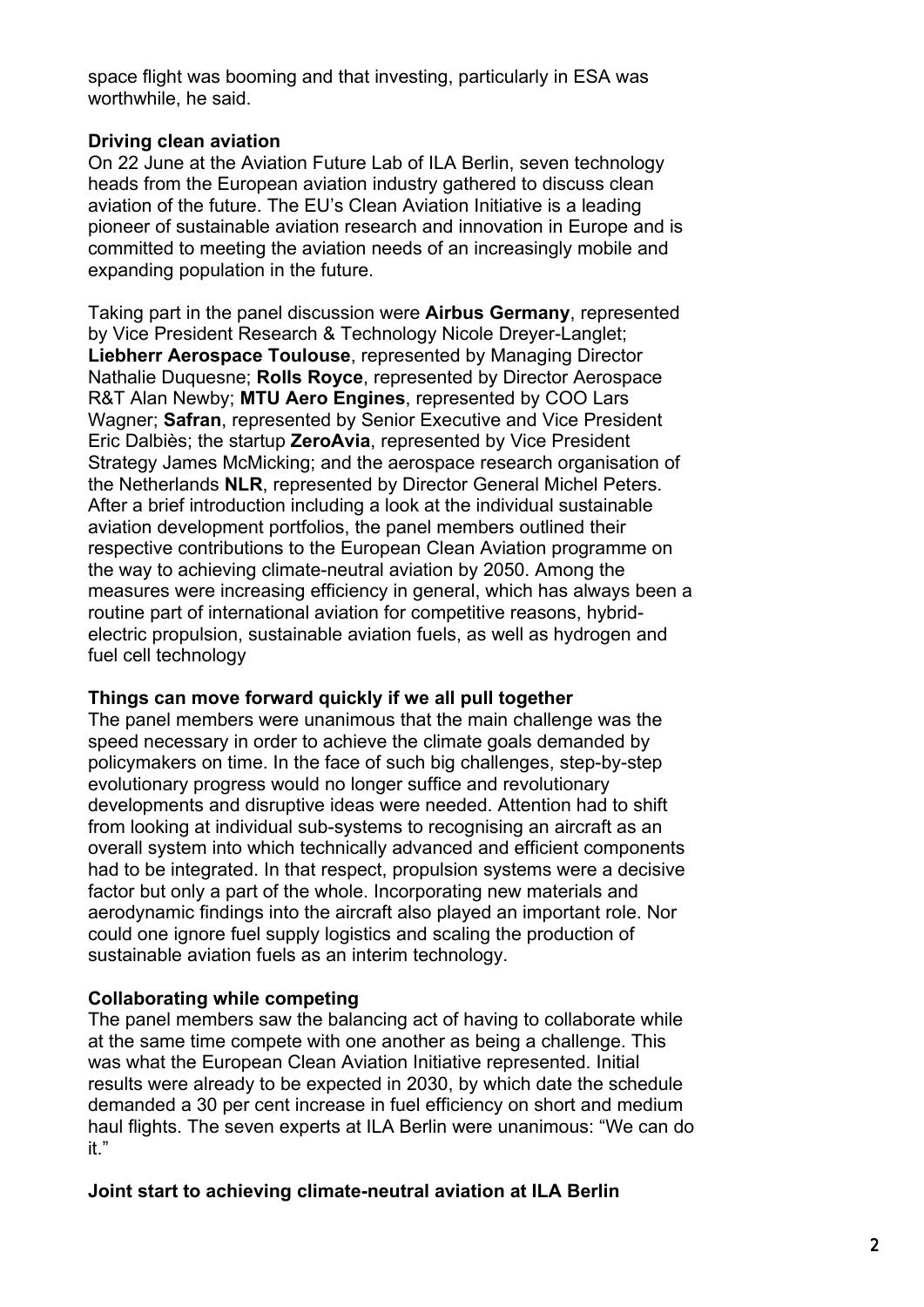The Aviation Future Lab began its work punctually on day one with keynote addresses. In the three speeches by the BDLI, federal government and the European Commission there was agreement that the focus had to be on R&D projects driving the effort to achieve climateneutral aviation in the EU.

Speaking first, BDLI Vice President, Equipment and Materials **Dr. Gerardo Walle** stressed how important aviation was for the global economy, together with the goal the sector had set itself for becoming climate-neutral by 2050. "We all agree on this target", said Walle. True to ILA Berlin's slogan 'Pioneering the Future', he emphasised the "opportunity and obligation that Europe has to become a global leader on the way to climate neutrality." Walle expects the first hydrogen-powered aircraft to be market-ready by the mid-2030s. ILA Berlin offered proof that in Europe this sector was well-equipped to overcome the obstacles that still remained.

# **Managing the demands of climate protection and competitiveness**

Federal Government Aersopace Coordinator **Dr. Anna Christmann** reiterated the government's declared aim to support the sector's endeavours in Germany, the EU and the whole world to achieve climate neutrality, while taking into account the needs of a competition-oriented industry. The federal government's exhibition in Hall 4 also made this clear. Christmann noted that the application process for the aviation research programme of the Federal Ministry for Economic Affairs and Climate Action (BMWK) was being revised with a view to more stringent decarbonisation and climate neutrality. "We have three key goals: disruptive technology in respect of implementing hydrogen use, sustainable aviation fuels (SAFs), and a drastic increase in fuel efficiency." Possible ways of achieving these goals were on display everywhere at ILA Berlin. ."We simply have to make it work", Christmann said.

# **Aviation setting the pace with the European Green Deal**

For Rosalinde van der Vlies, director of the CLEAN PLANET Directorate at the European Commission, these three points were important too. "Aviation is setting the pace with the European Green Deal." Against the backdrop of the political challenges due to the war in Ukraine, she highlighted Europe's solidarity in the effort to obtain affordable, safe and independent energy supplies for the EU: "In times of crisis we stick together", van der Vlies added. In order to support the industry in pursuing common strategic goals the European Commission is investing billions in R&D projects, to which the industry is making its own significant contributions. "Supporting combined efforts is in the EU's DNA. Let us come together to make visions happen. Fasten your seatbelts and enjoy the journey on the way to a climate-neutral future" said van der Vlies in conclusion.

**Press photos are available here:** [https://press.messe](https://press.messe-berlin.de/fotoweb/archives/5030-ILA/)[berlin.de/fotoweb/archives/5030-ILA/](https://press.messe-berlin.de/fotoweb/archives/5030-ILA/)